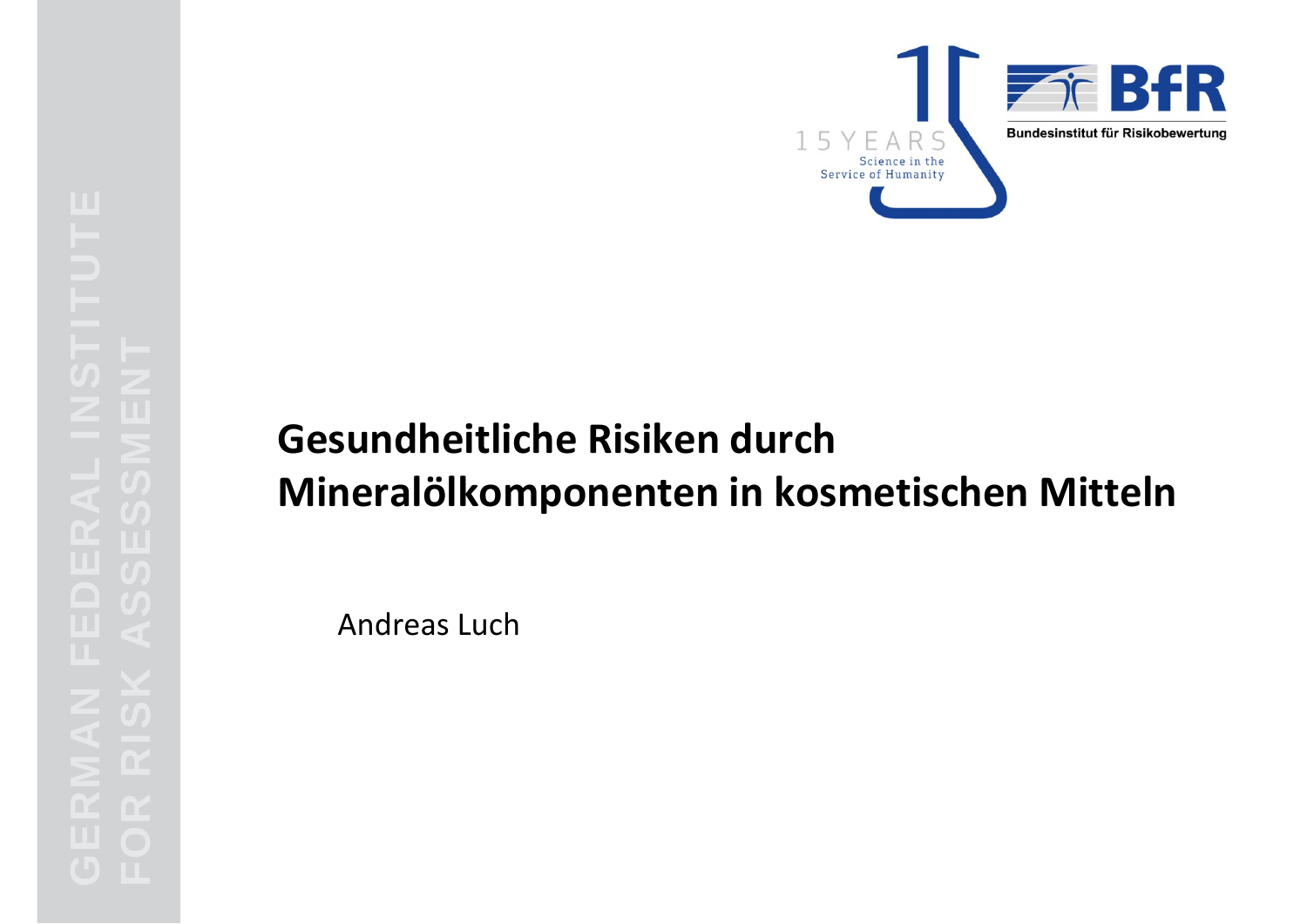# **Use of Mineral Oils and Waxes in Cosmetic Products**

### **Functions of mineral oils and waxes in cosmetic products:**

- $\bullet$ • antistatic agent
- $\bullet$ emollient
- •• skin protection
- •solvent
- $\bullet$ viscosity control



- •• skin creams and lotions, body and face cleaning agents
- sunscreen, self-tanning lotions
- deodorant, anti-transpirants
- lip care products, make up, nail care products
- hair gel
- skin / eye salves
- adhesion cream for teeth
- •petroleum jelly (vaseline), baby care oil

### **Concentrations: 1 ‐ 99 %**









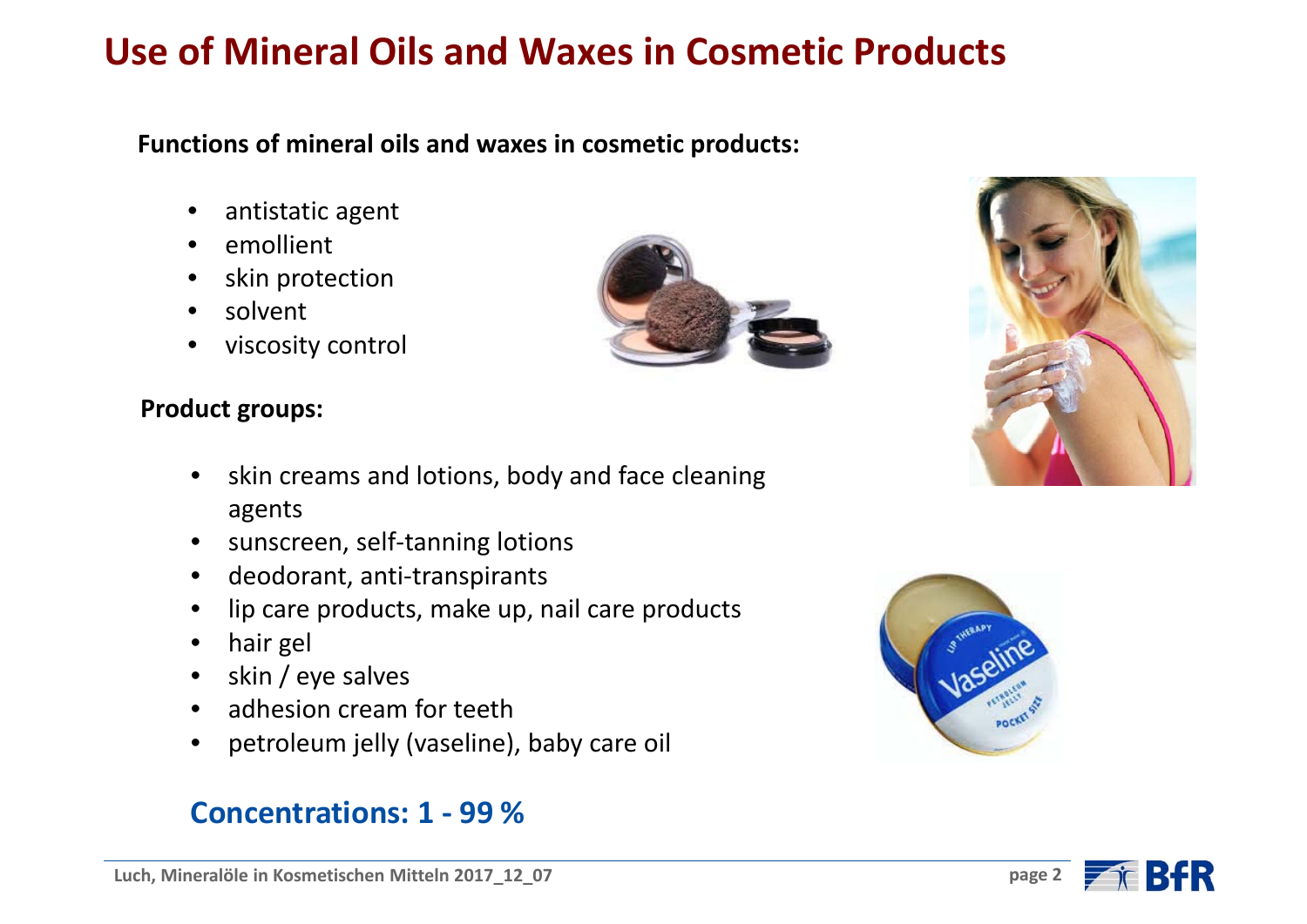# **Cosmetic Products on the Market (BfR, 2015): Dermal Exposure**

- $\bullet$  **Cosmetic products with declaration of mineral oil based ingredients** (N=18, e.g., moisturizer, skin care cream, hand cream, foot cream, after sun lotion, body milk, child care products, hair styling products):
	- **MOSH contents: 1.9 <sup>−</sup>76%**
	- **MOAH contents: 0.0069% (69 ppm) <sup>−</sup>4.5%**
	- MOSH to MOAH ratio: 9:1 <sup>−</sup>680:1
	- Declaration of petrolatum as main ingredient correlates with high MOAH contents (e.g. "vaseline": 1.7 – 5%, 4 samples)
- • **Cosmetic products without declaration of mineral oil based ingredients** (N=10)
	- **MOAH contents: 0.0004% (4 ppm) <sup>−</sup>0.04% (400 ppm)**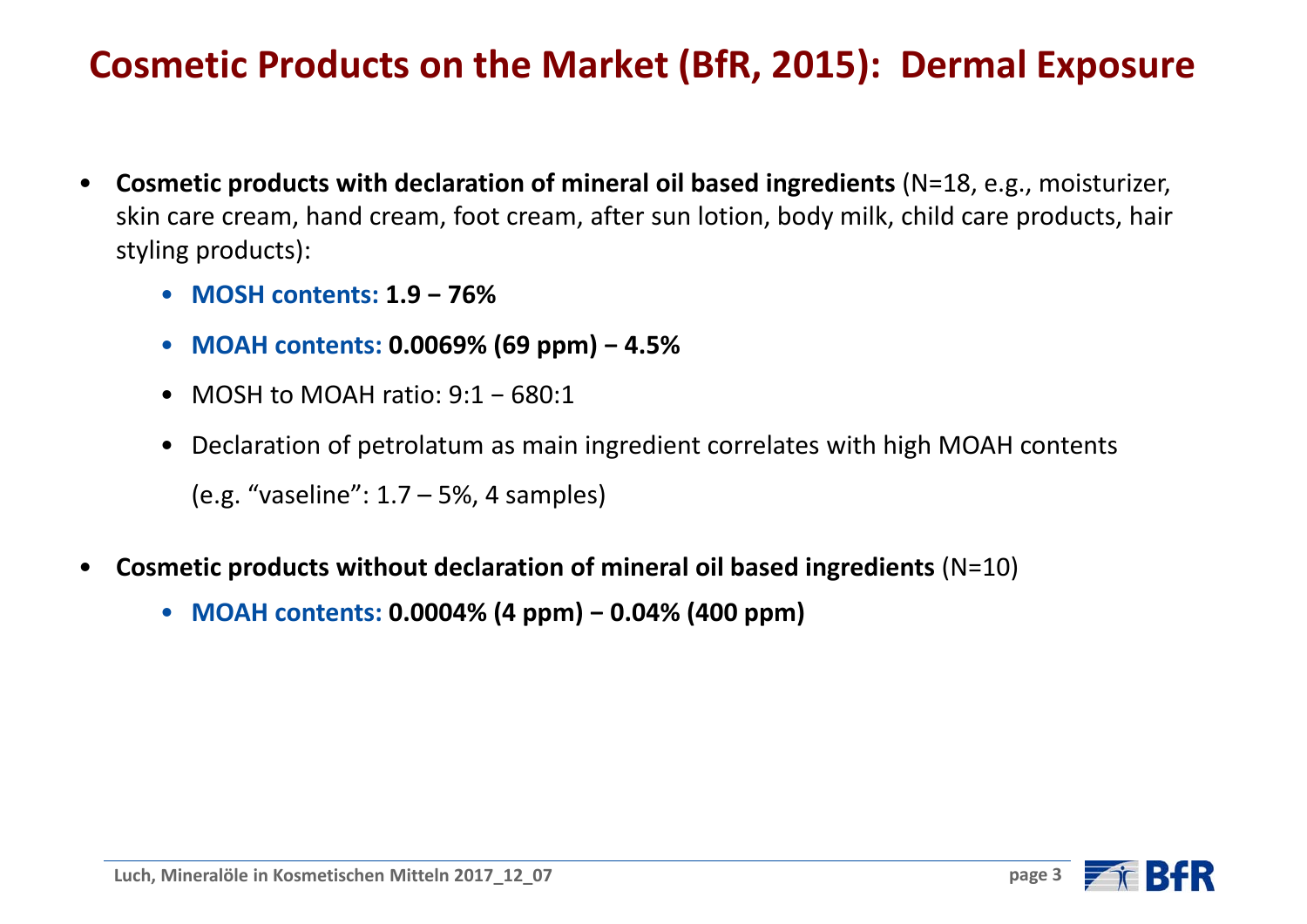# **Lip Care Products on the Market (BfR, 2016): <sup>+</sup> Oral Exposure**

- **German market** (N=27, 19 based on mineral oil ingredients, 8 with cera alba as ingredient)**:**
	- **MOSH contents: 8.2% <sup>−</sup>73.9%**

Average: 40.4%, Median: 27.2%

- **MOAH contents: > 0.5 % (12 samples), max: 3.9%**
- MOSH to MOAH raƟo: 16:1 <sup>−</sup>209:1
- Samples that do fulfill all criteria according to Cosmetics Europe recommendation#14: 21% (= 4)

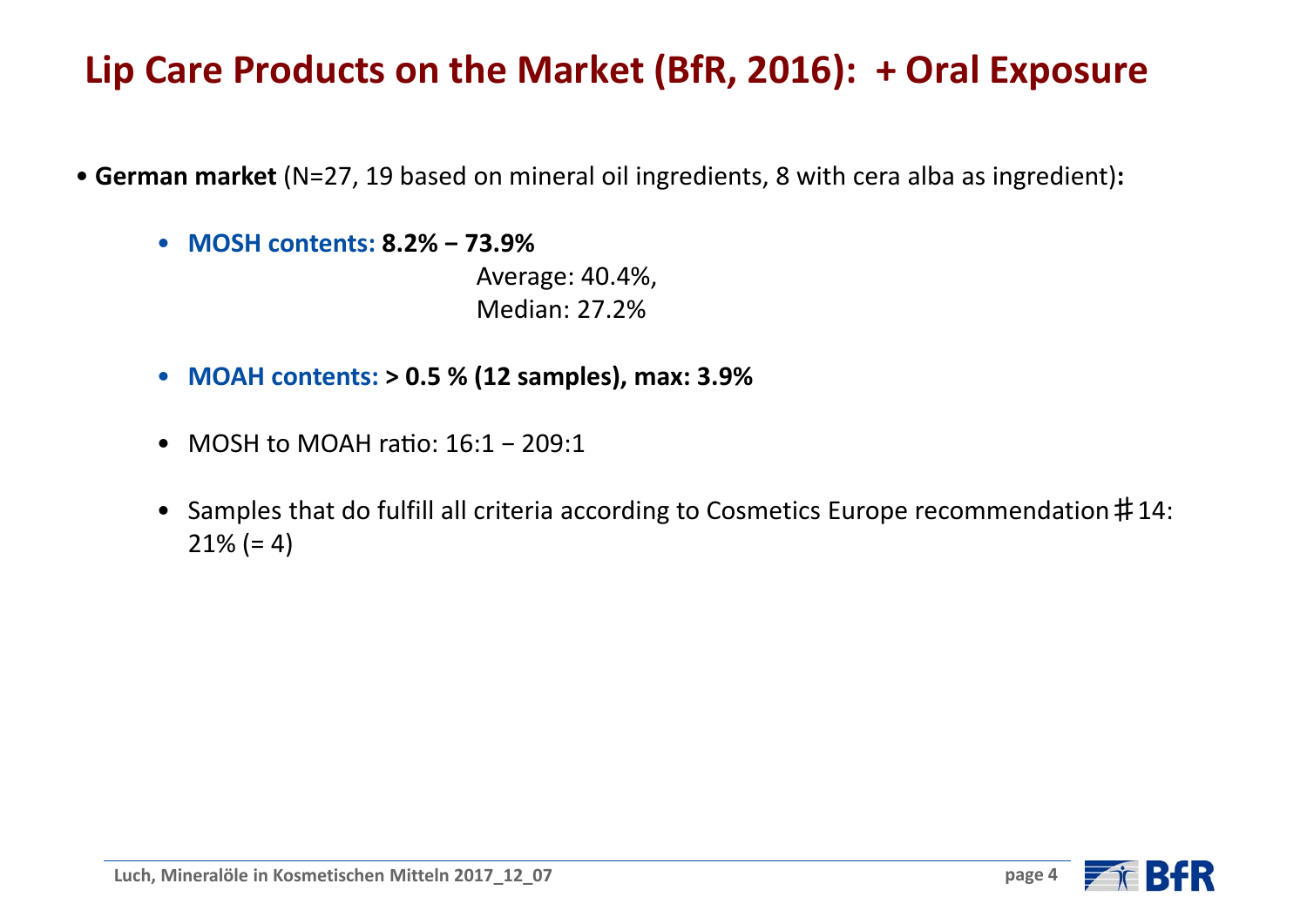# **Dermal Absorption of MOSH: Exposure**

### *In vivo* **(guinea pig, hairless mouse) and** *in vitro* **(porcine skin) studies**

- •model compounds: 14C‐hexadecane (C16), 3H‐docosane (C22)
- •majority absorbed in *Stratum corneum*; <sup>&</sup>lt; 1% reaches dermis
- •• not detectable in blood or receptor fluid
- **Cave**: Exposure max. 48 h and no repeated exposure in vivo

(Rossmiller and Hoekstra 1966; Brown et al. 1995)

### **Human volunteer studies**

- •paraffin oil and petrolatum (Raman spectroscopy)
- •penetration only into *Stratum corneum*

**Cave**: Short exposure times (30 and 90 min) and limited sensitivity of the method

(Stamatas et al. 2008; Patzelt et al. 2012)

### **Dermal exposure: No evidence of systemic bioavailability !**

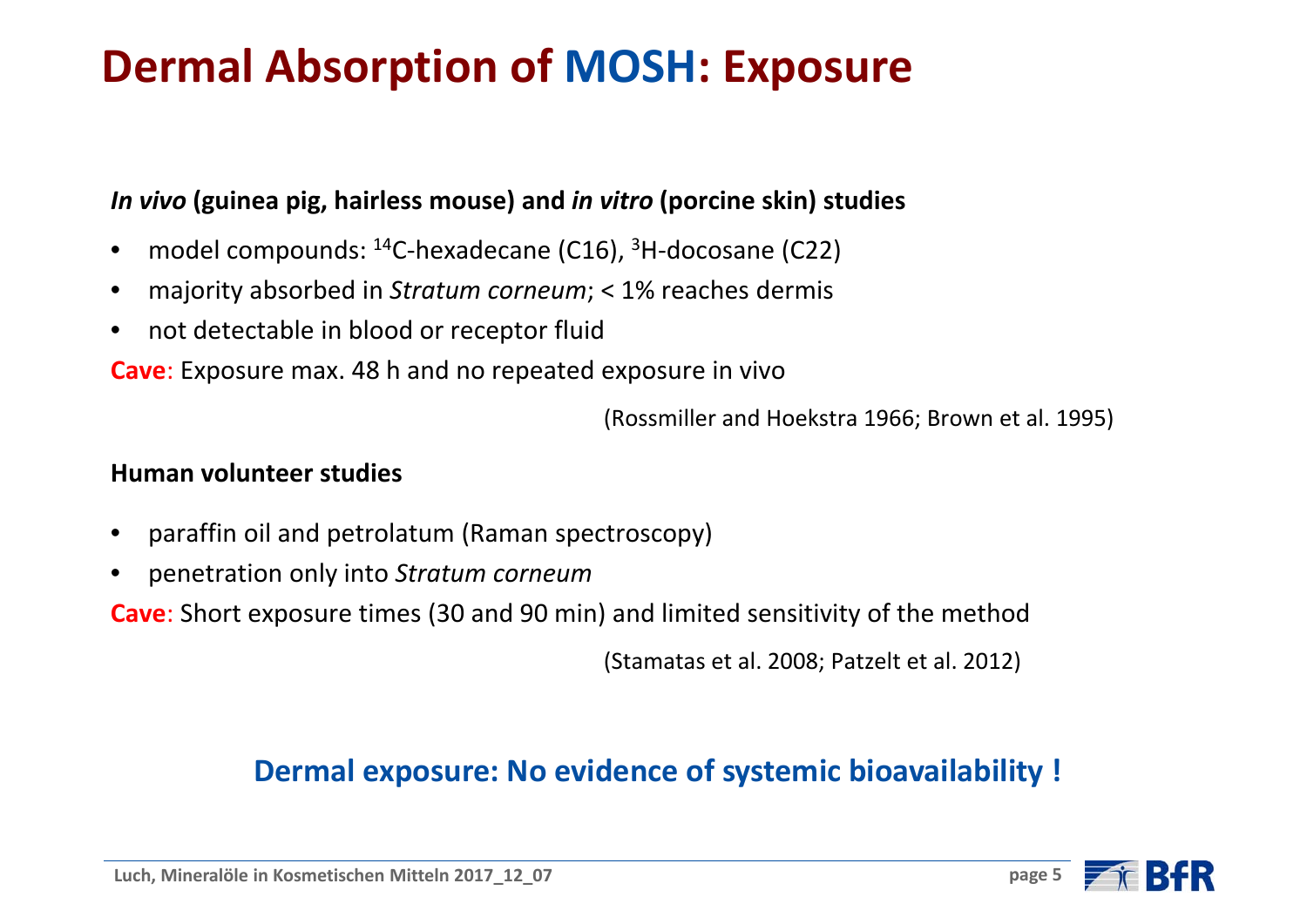# **Dermal Absorption of MOSH: Toxicology**

### **Repeated exposure in C3H mice, Fischer 344 rats, New Zealand White rabbits**

- •white mineral oils
- •exposure: life time (mice), 91 days (rats), 20 days (rabbits)
- $\bullet$ **no histolopathological/hematological alterations in any organ**
- •• F344 rats (91d; light oil): gain in liver and kidney weight (12-16%)  $\rightarrow$  oral ingestion of oil?

**Cave**: Study limitations (e.g., classification of the oil applied)

(Nash et al. 1996)

**Dermal exposure: No evidence of local and systemic toxicity !**



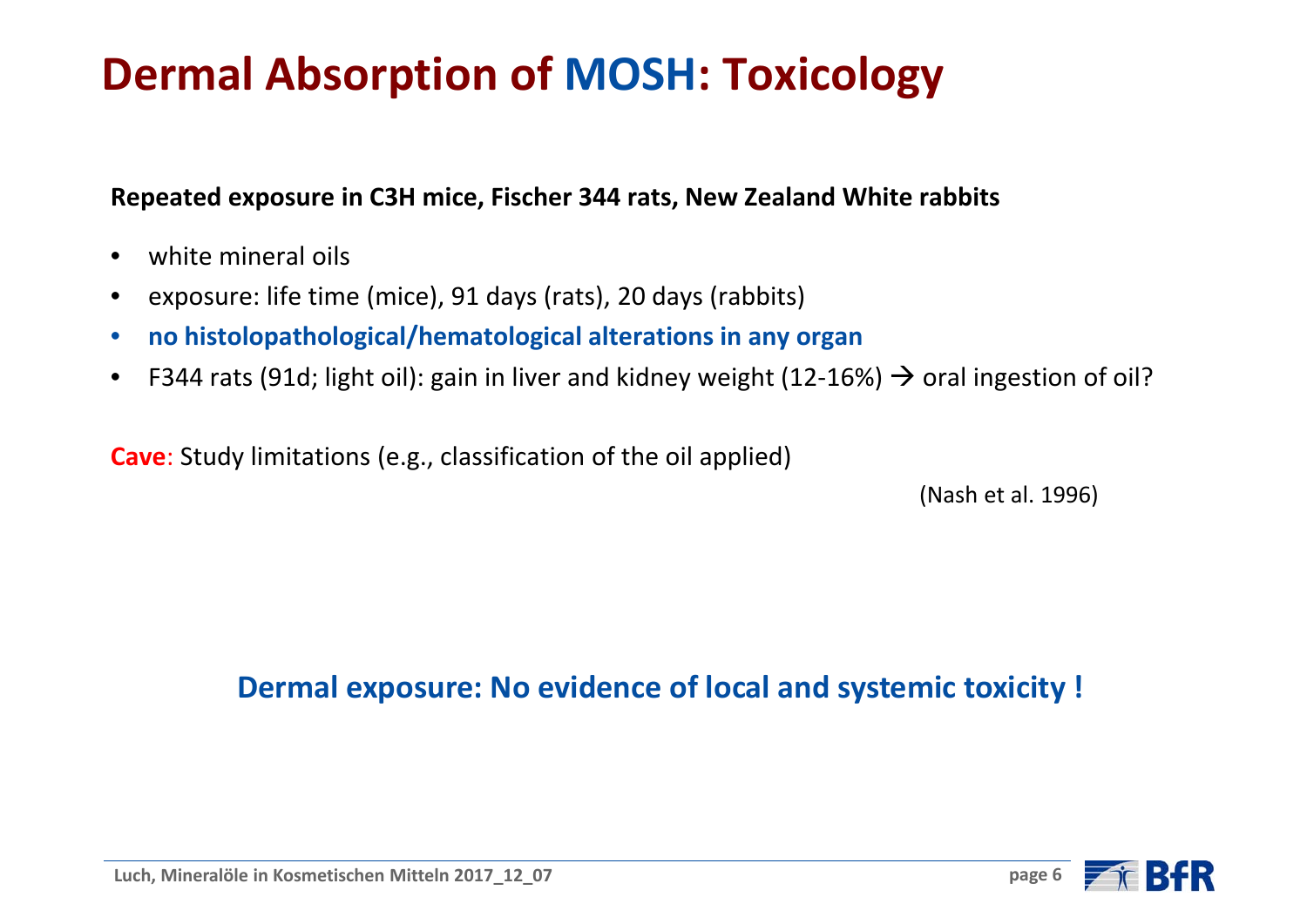# **MOSH in Cosmetics and Human Body Burden: Experimental**

### **Measurement of MOSH in subcutaneous fat tissue of 142 women and survey regarding use of cosmetics (questionnaire**)

- •**•** Correlation to:
	- 1. Age
	- 2. BMI
	- 3. Kind of Cosmetic Product:
		- a) Sun lotion during pregnancy (SC)
		- b) Hand cream (HC)
		- c) Lipstick (LS)



**2.2‐fold higher MOSH concentration for this group of users** (LS+HC+SC)

compared to women that used non of these three products (none)

# **Likely: Oral uptake responsible !**

(Concin et al. 2011; BfR, unpublished data)

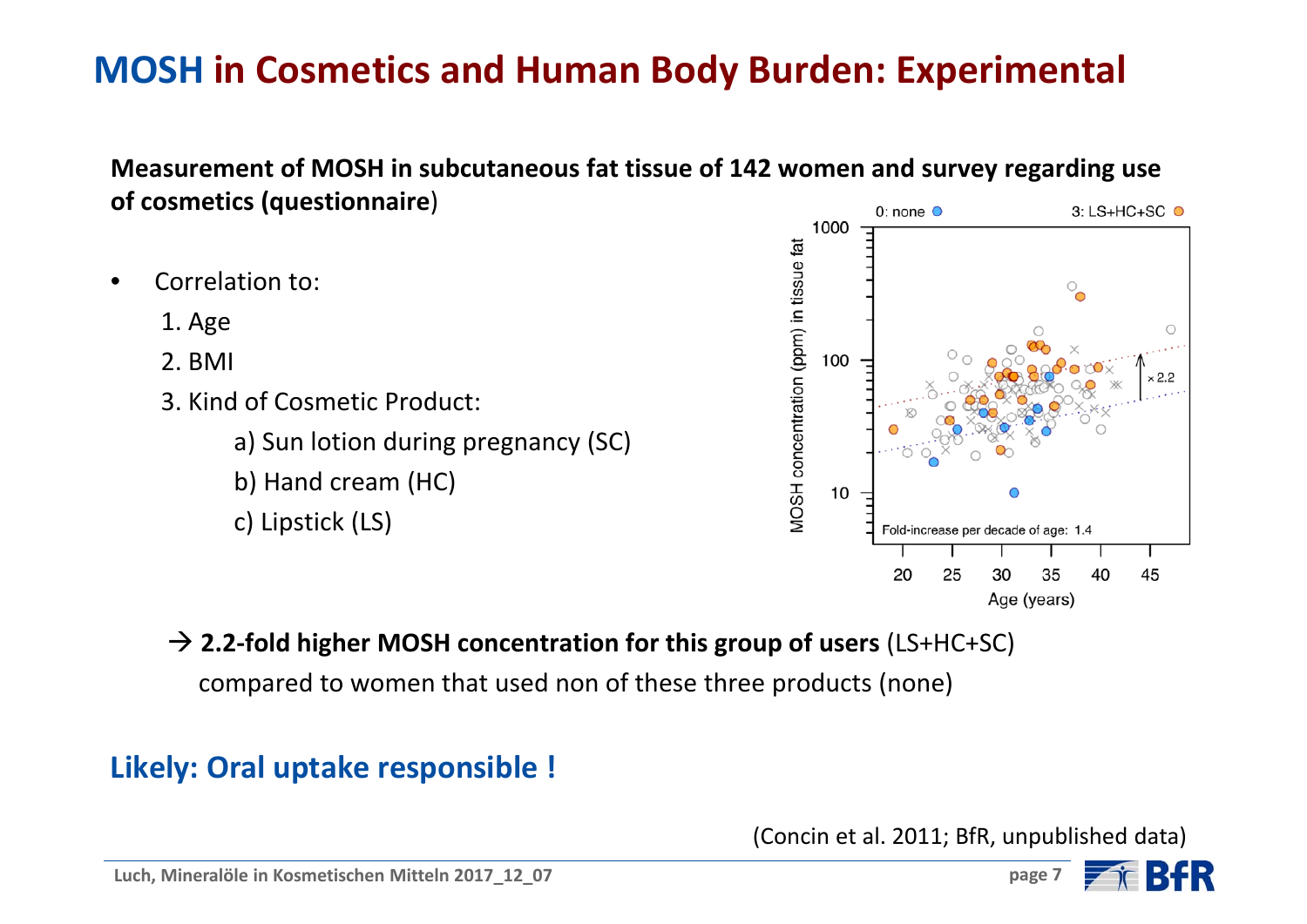# **Oral Absorption of MOSH: Exposure Calculation**

### **Exposure to MOSH via lip care products and lipsticks (worst case)**

Daily amount of lip care products: 57 mg/person per day (SCCS) MOSH content: content: 8.2 – 74 % (BfR data) Oral intakeBody weight 60 kg:  $0.08 - 0.7$  mg/kg bw per day

 $4.7 - 42$  mg/person/day

Estimated daily dietary intake of MOSH 0.03 to 0.3 mg/kg bw per day

(EFSA 2012)

**Significant contribution of lip care products to the body burden of MOSH ! However: ADI (JECFA): 10 and 20 mg/kg bw/day (…)**

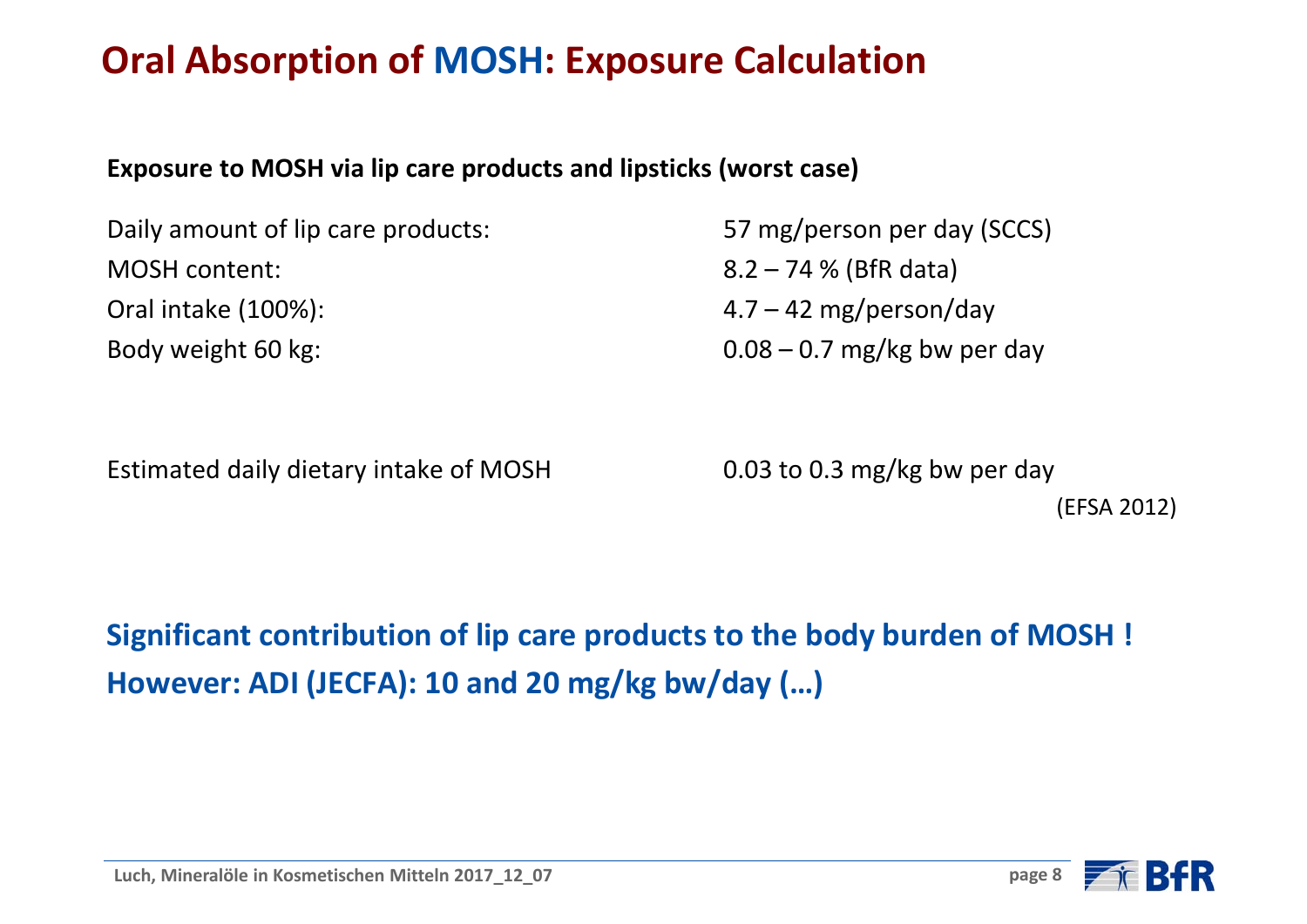# **Critical Toxicological Effect of MOSH**



F344 rat liver after 90‐day oral dosing of low viscosity mineral oils

(Carlton *et al.*, 2001)

 $\bullet$  **Inflammatory / epitheloid cell granuloma formation in liver of female Fischer 344 rats after oral administration. Its occurence depends on oil viscosity and MOSH contents in the liver**

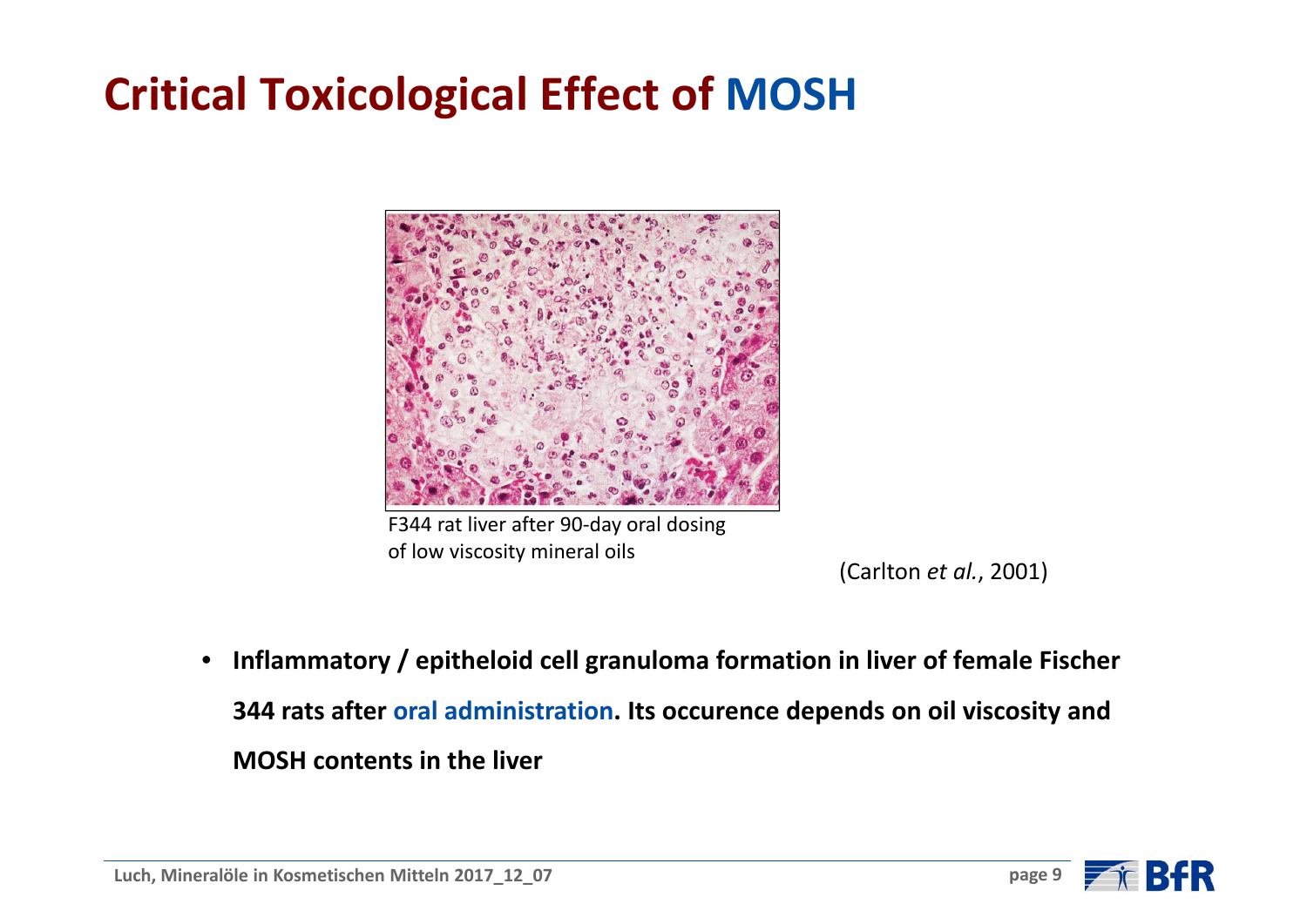# **Oral Absorption of MOSH: Liver Retention and Microgranuloma**

- •Incidence and severity of microgranuloma in female Fischer 344 liver
- •90‐day feeding study (2000 mg/kg bw/day)

| Group            | <b>Viscosity;</b><br>$100^{\circ}$ C<br>$\left[\text{mm}^2/\text{s}\right]$ | Average<br>C-number | <b>MOSH</b> in liver<br>[mg/g] | <b>Granuloma</b><br>"incidence/sev<br>erity score" |  |
|------------------|-----------------------------------------------------------------------------|---------------------|--------------------------------|----------------------------------------------------|--|
| control<br>1/2/3 |                                                                             |                     | 0.15/0.28/<br>0.35             | 0/5/0                                              |  |
| <b>P15H</b>      | 3.5                                                                         | 18-30               | 2.86                           | 80                                                 |  |
| <b>P70H</b>      | 8.6                                                                         | $27 - 43$           | 0.98                           | $\overline{0}$                                     |  |
| <b>P100H</b>     | 11.0                                                                        | 28-45               | 0.59                           | $\overline{0}$                                     |  |
| LMPW2            | 3.3                                                                         | 19-42               | 16.9                           | 305                                                |  |
| <b>HSW</b>       | 13.7                                                                        | $20 - 74$           | 0.54                           | $\overline{0}$                                     |  |
| <b>HMPW</b>      | 15.4                                                                        | 22-80               | 0.17                           | 5                                                  |  |

(Smith et al. 1996)

## **Severe granuloma formation found with low viscosity oils and low melting point (paraffin) waxes only !**

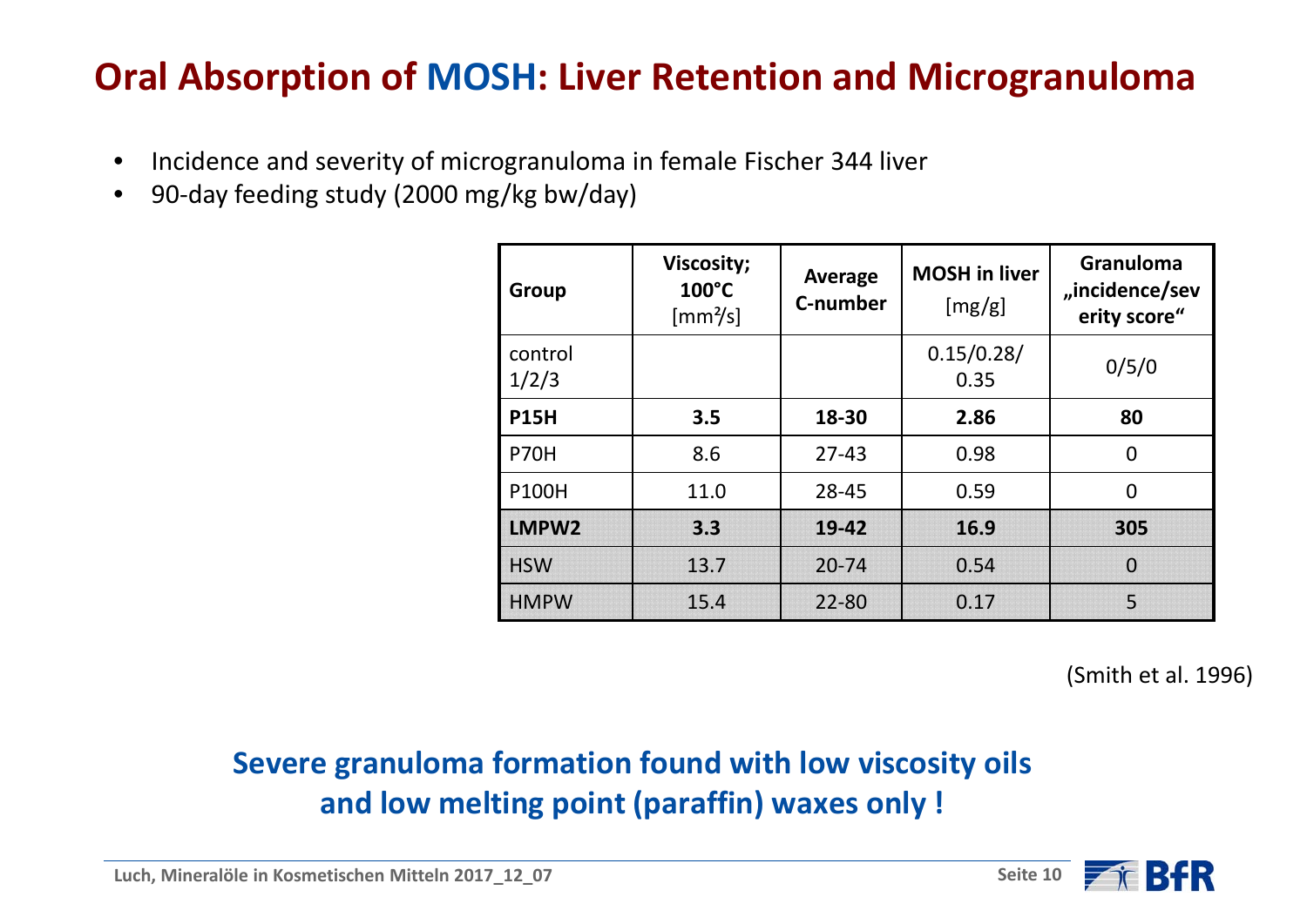# **MOSH: Species and Strain Differences of Liver Effects**

| <b>Strain</b> | <b>Dose</b>  | <b>P15H</b><br>(Firiollo et al.<br>1995) | <b>LMPW</b><br>(Griffis et al.<br>2010) | <b>Granuloma</b> |
|---------------|--------------|------------------------------------------|-----------------------------------------|------------------|
|               | mg/kg bw/day | mg MOH/<br>g liver                       | mg MOH/<br>g liver                      |                  |
| F344          | 160          | 5.6                                      | 13.3                                    | ╋                |
|               | 1600         | 8.2                                      | 19.8                                    | ╈                |
| <b>SD</b>     | 160          | 1.7                                      | $<$ LOQ                                 | Ø                |
|               | 1600         | 4.1                                      | $<$ LOQ                                 | Ø                |

(Woldhuis & Danneels, EWF 2017)

•Higher MOSH levels in liver of Fischer 344 rats compared to SD rats

(Miller et al. 1996; Halladay et al. 2002; Boogaard et al. 2012)

- • Microgranulomas only in F344 rats, not in other strains (Sprague Dawley, Long Evans) or beagle dogs (Shubik et al. 1962; Firriolo et al. 1995; Smith et al. 1995; Carlton et al. 1985)
- •**Humans: Lipogranulomas only!**

### **Relevance of Fischer 344 findings for humans health ?**

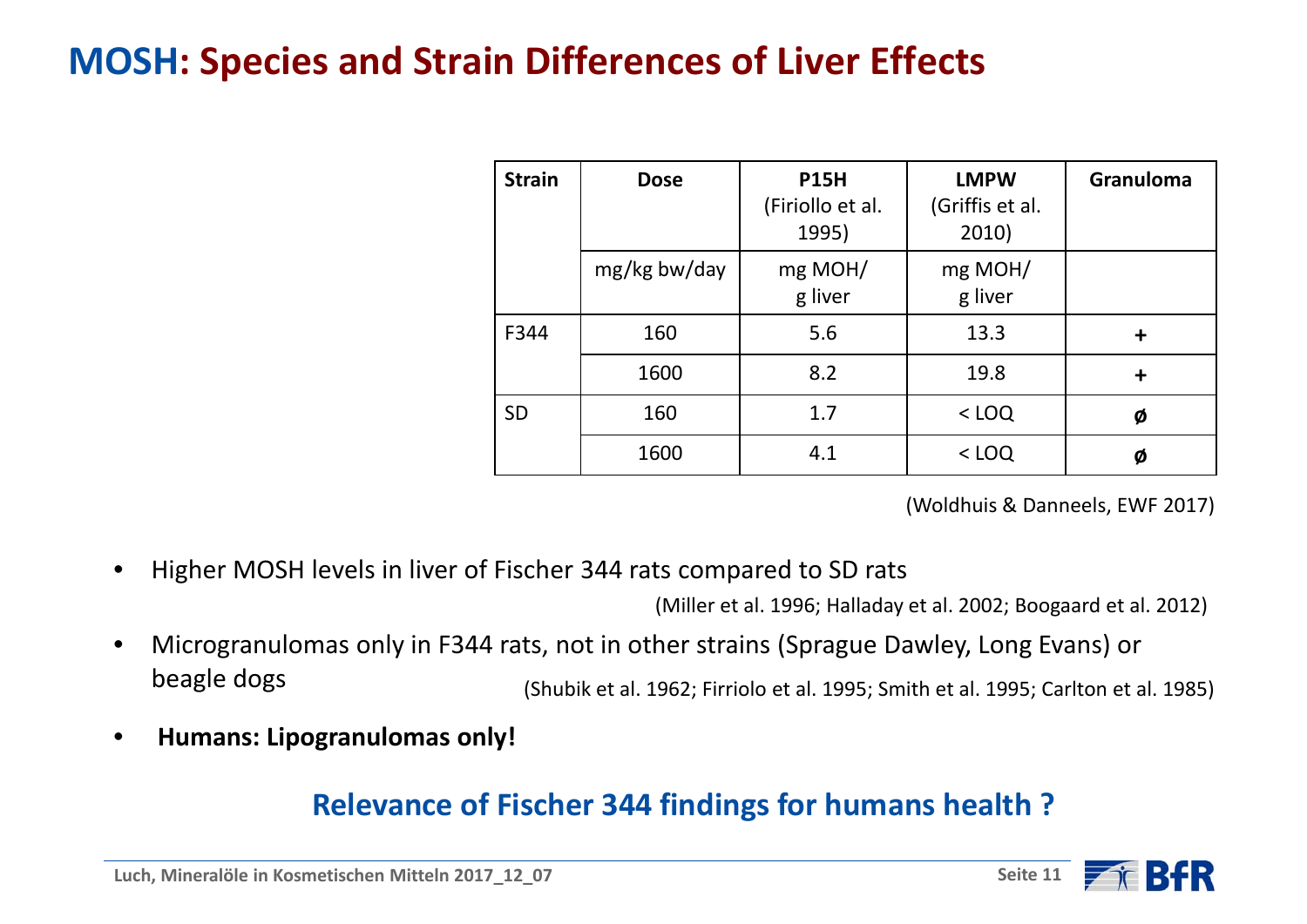# **MOSH: Retention in Liver and Granuloma Formation (F344 only)**

| Group                                 | <b>MOSH</b> in liver<br>[mg/kg] | Granuloma |  |
|---------------------------------------|---------------------------------|-----------|--|
| <b>Broad MOSH</b><br>mixture          | $> 3200$ (- 5500)               |           |  |
| Low viscosity oil                     | $> 9200$ (- 14600)              |           |  |
| <b>High viscosity oil</b>             | 3800                            | Ø         |  |
| High viscosity oil $+$<br><b>LMPW</b> | $\geq 4800$                     |           |  |

(Cravedi et al. 2017)

Granuloma incidence does not correlate to overall MOSH content (retention of certain structures, e.g. <sup>n</sup>‐alkanes?)

### **No granuloma formation with high viscosity mineral oil !**

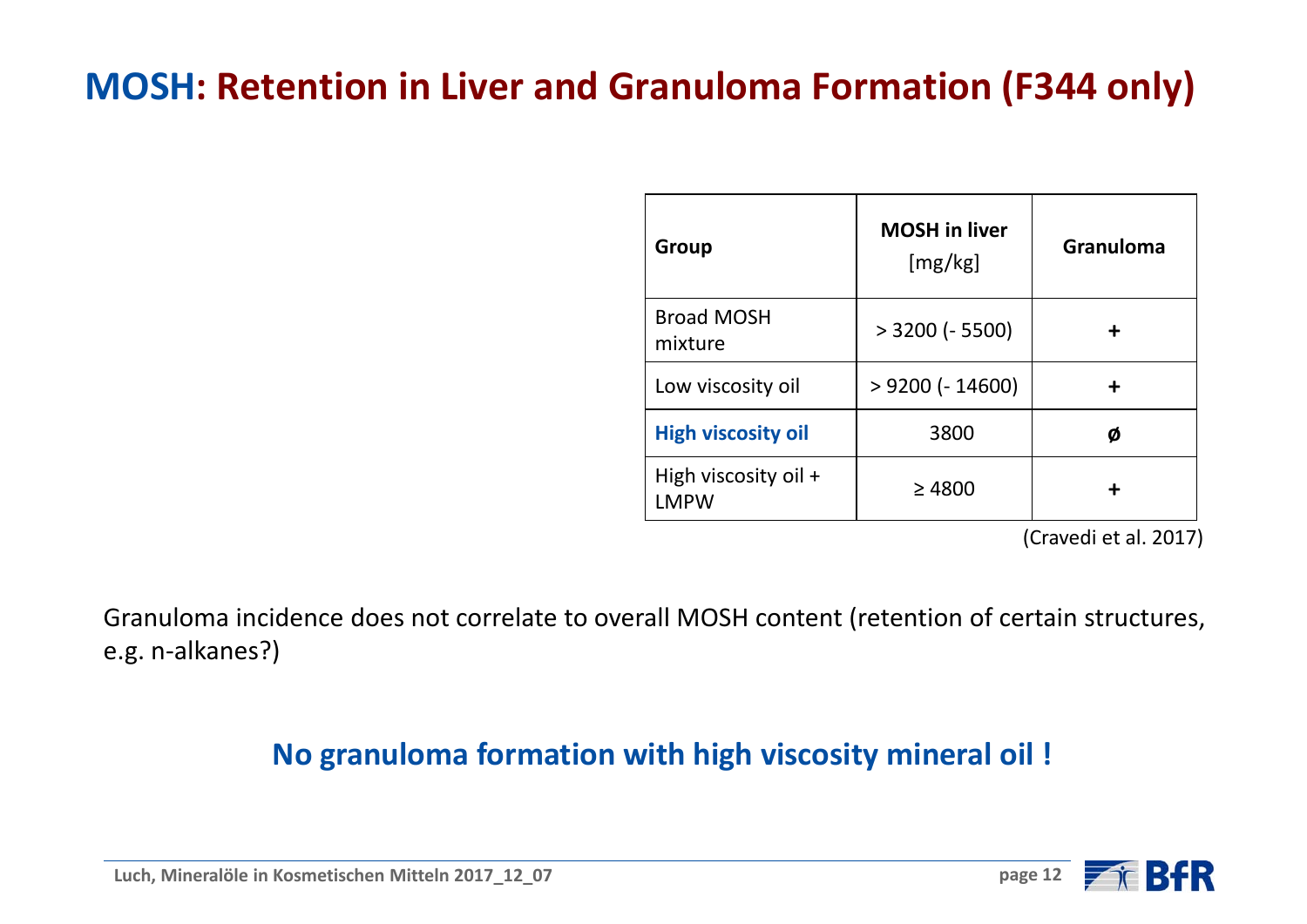# **MOSH: Accumulation in human liver and fat tissue**



**page 13**

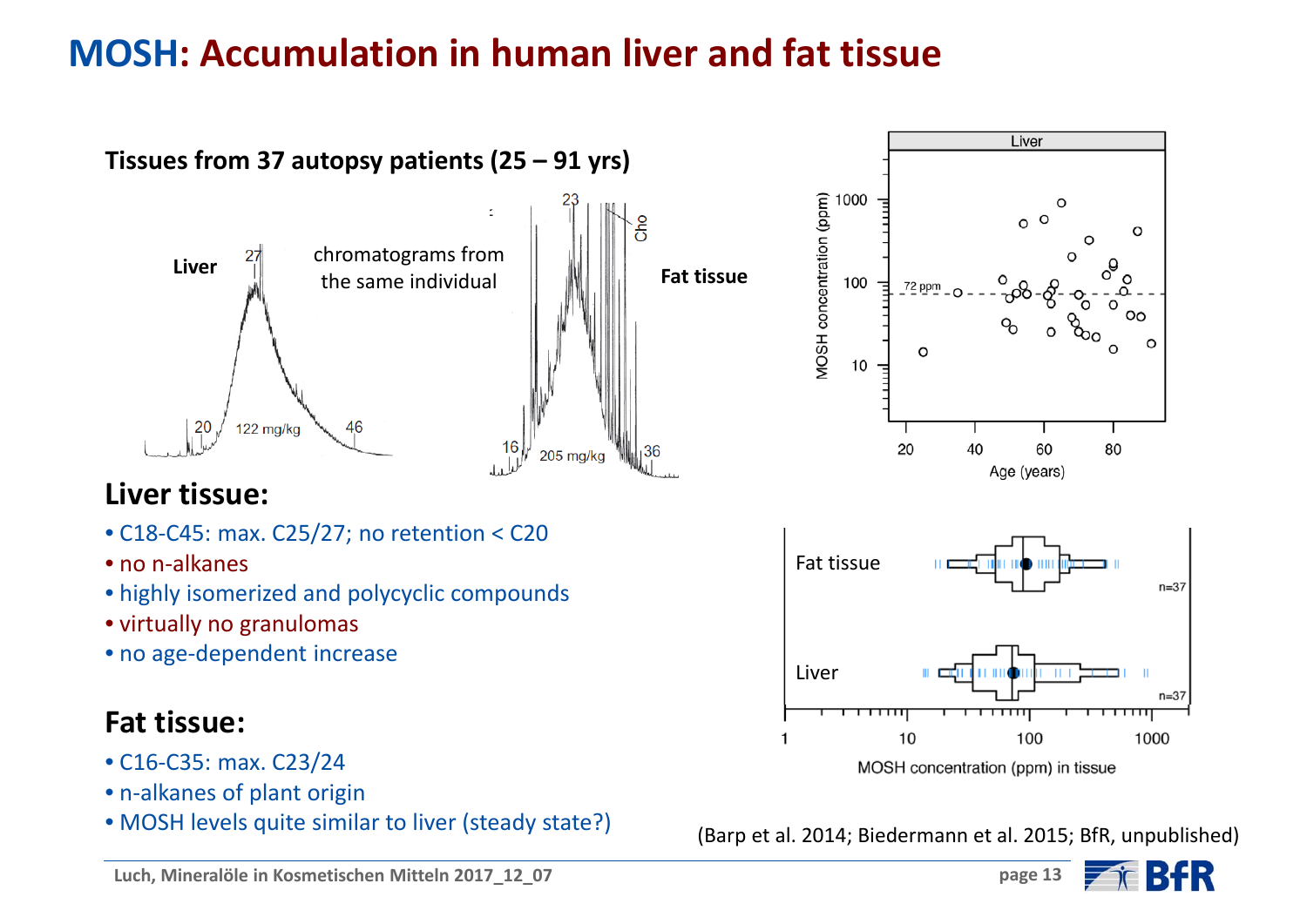# **MOSH in Cosmetics: Summary**

### **Dermal route: No evidence for systemic bioavailability**

•Currently no evidence for systemic bioavailability

### **Oral route: Adverse effects (epitheloid cell granuloma) in female Fischer 344 rats only**

- •Relevance for humans unclear
- •Observed with low viscosity mineral oils or low melting point waxes only
- • Molecular cause and mechanism of inflammatory granuloma formation in F344 rats unclear (no correlation to overall MOSH contents; retention of certain compounds such as <sup>n</sup>‐alkanes?)

**Reasonable Conclusion: Oral and lip care products should only contain mineral hydrocarbons for which an Acceptable Daily Intake (ADI) level has been derived based on toxicological data (accord. Cosmetics Europe Recommendation** ♯**14)**

| ADI [mg/kg bw]                         | <b>JECFA</b><br>(2012) | <b>EFSA</b><br>(2013) |  |
|----------------------------------------|------------------------|-----------------------|--|
| Microcrystalline<br>wax                | 20                     |                       |  |
| High viscosity<br>mineral oil (P100H)  | 20                     | 12                    |  |
| Medium viscosity<br>mineral oil (P70H) | 10                     |                       |  |

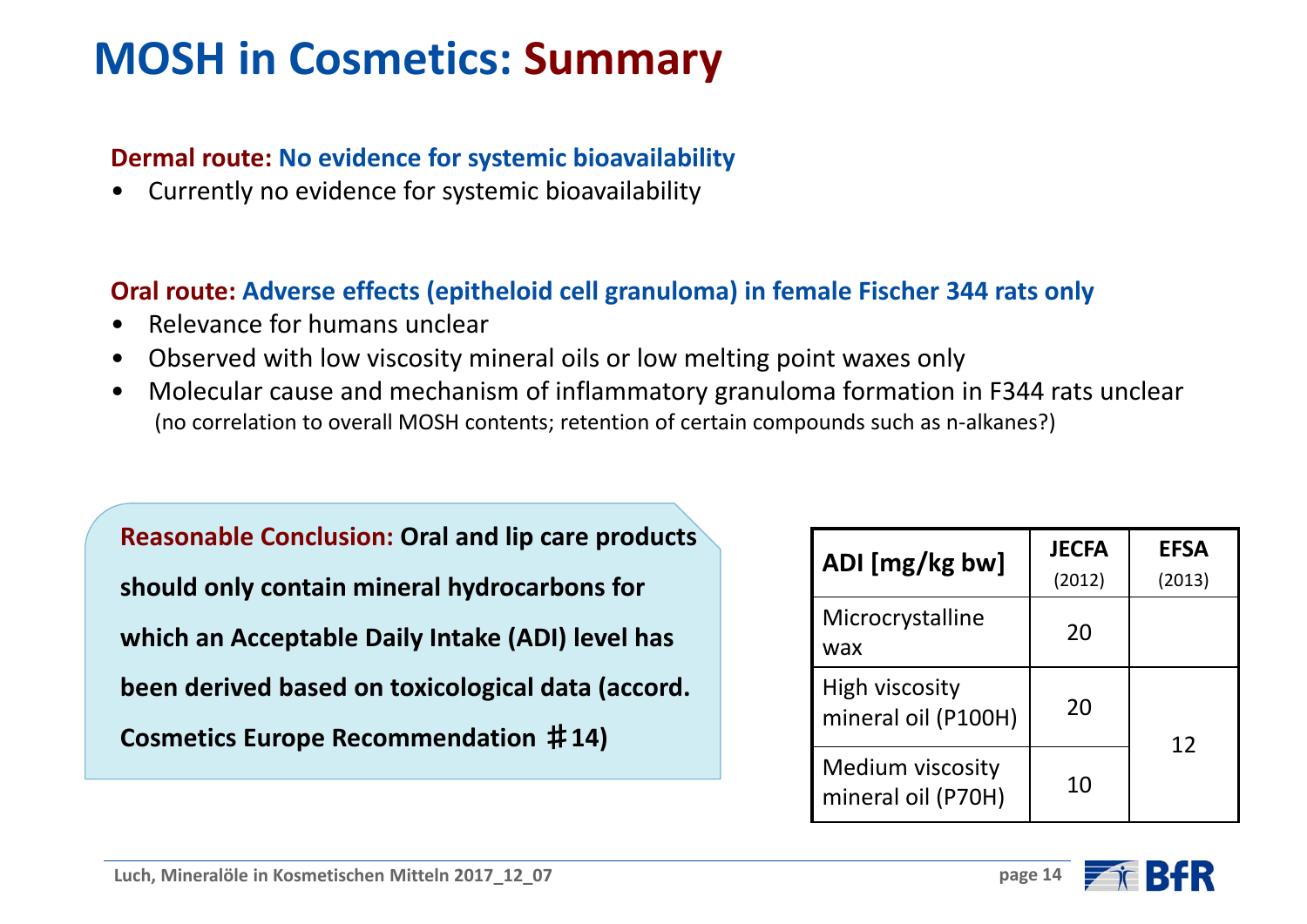# **Critical Toxicological Effect of MOAH ?**



(EFSA, 2012)

**Assumption based on structural similarity to polycyclic aromatic**

**hydrocarbons (PAHs) with proven carcinogenicity?**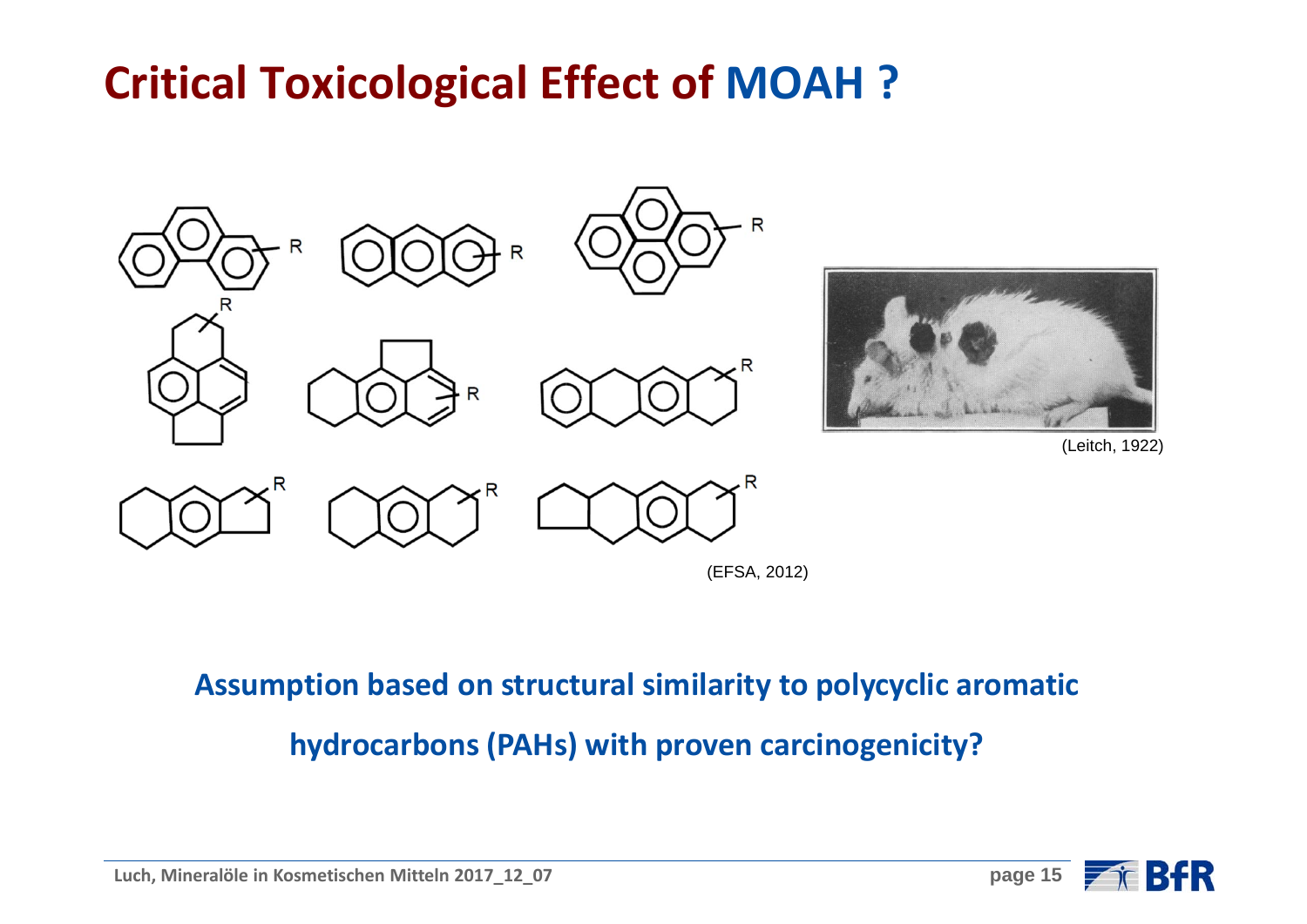# **Toxicological evaluation of food grade mineral oils and waxes**

### **Toxicological assessment:**

- *in vitro* and *in vivo* mutagenicity studies
- 90-day oral toxicity studies (F344)
- 2‐year oral chronic toxicity/carcinogenicity studies (F344, medium/high viscosity oils, up to 1200 mg/kg KG/day)
- 2‐year oral chronic toxicity/carcinogenicity studies (SD, paraffin waxes, up to 5800 mg/kg KG/day)
- **No safety concerns regarding genotoxicity**
- **No carcinogenicity observed**

**MOAH contents in medium and high viscosity white mineral oils and microcrystalline wax as food additives (limited data):**

- **MOAH contents in white mineral oils (food grade; pharmaceutical)** supposed to be 100 – 600 ppm, structures unclear...
- • **MOAH conents in mircrocrystalline wax (E905)** up to 5% MOAH <sup>&</sup>gt; C35; highly alkylated mono‐ and diaromatic hydrocarbons





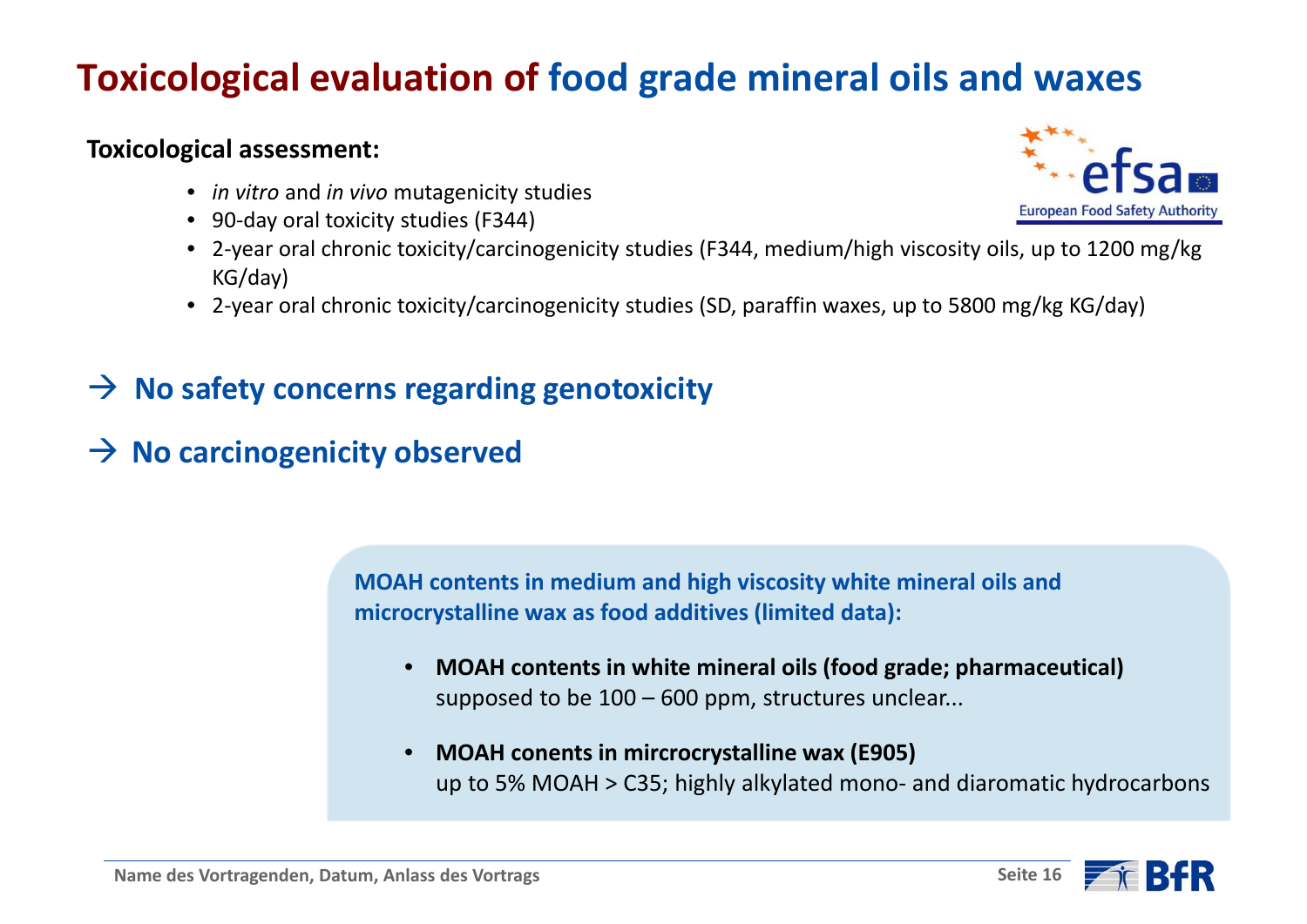# **Cosmetic Product Regulation (EC) No 1223/2009**

### **Annex II (list of substances prohibited in cosmetic products)**

 $^{\thicksim}$ 100 entries of petroleum derived products (residual oils, lubricating oils, destillates, extracts, gas oils, slack wax, petrolatum) with different restrictions:

| Distillates (petroleum), hydrotreated heavy naphthenic, if they contain   64742-52-5<br>$>$ 3 % w/w DMSO extract | $265 - 155 - 0$ |
|------------------------------------------------------------------------------------------------------------------|-----------------|
|                                                                                                                  |                 |

→ Refers to the **IP346** method as indicated in the CLP regulation (1272/2008 EC) for determination of polycyclic aromatics in certain mineral oil raffinates.

 $\rightarrow$  Destillates < 3% DMSO extract by IP346 are not classified as a carcinogens and can be used.

| 904 | Petrolatum, except if the full refining history is known and it can be<br>shown that the substance from which it is produced is not a<br>carcinogen | 8009-03-8 | $232 - 373 - 2$ |
|-----|-----------------------------------------------------------------------------------------------------------------------------------------------------|-----------|-----------------|
|-----|-----------------------------------------------------------------------------------------------------------------------------------------------------|-----------|-----------------|

- $\rightarrow$  Raw materials can be used that are not carcinogenic.
- → Proven through **IP346** or UV (pharmacopoeia)



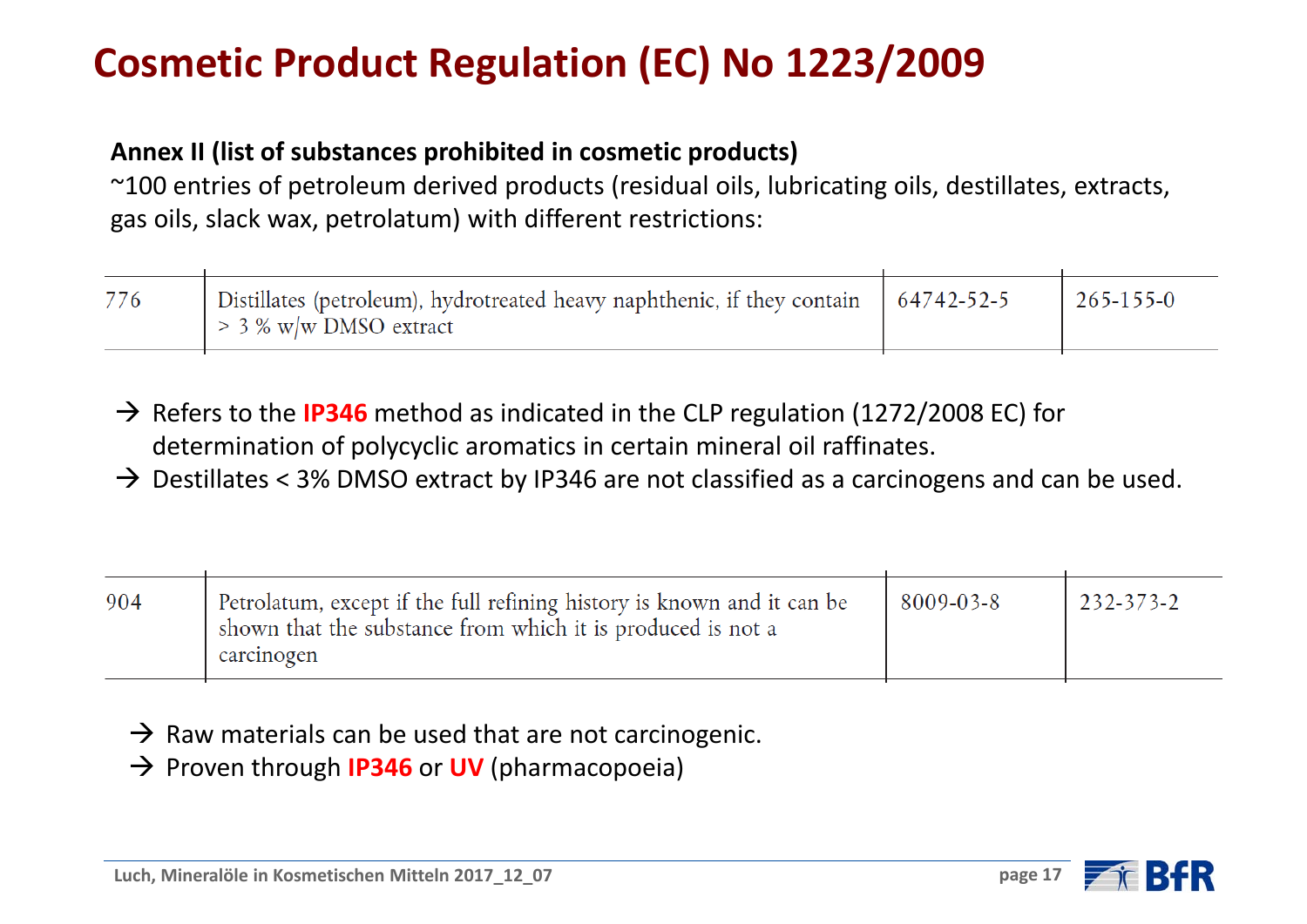# **IP346 Method – Dermal Carcinogenicity?**

**Method for the prediction of dermal carcinogenicity:**

Correlation between carcinogenicity and the amount of substances that can be extracted with DMSO due to polarity

> • Uncertainties: not all MOAH will be extracted – impact on carcinogenicity unclear; extraction of 3‐7 ring PAHs; affected by alkylation and hydrogenation

CONCAWE Report no 94/51 (1994)  $\rightarrow$  Basis for inclusion in CLP Regulation

• Data base of 104 mouse skin painting studies (1971 and 1986) and DMSO extract measurements by IP 346

CONCAWE Report no 6/16 (2016)

• Systemic literature search – 29 new carcinogenicity studies published since 1994 that were correlated with IP 346 data (Σ 133 carc. studies)

Critical examination and analysis of IP346 and dermal carcinogenic potential of mineral oils (**threshold: 3% w/w DMSO extract**)



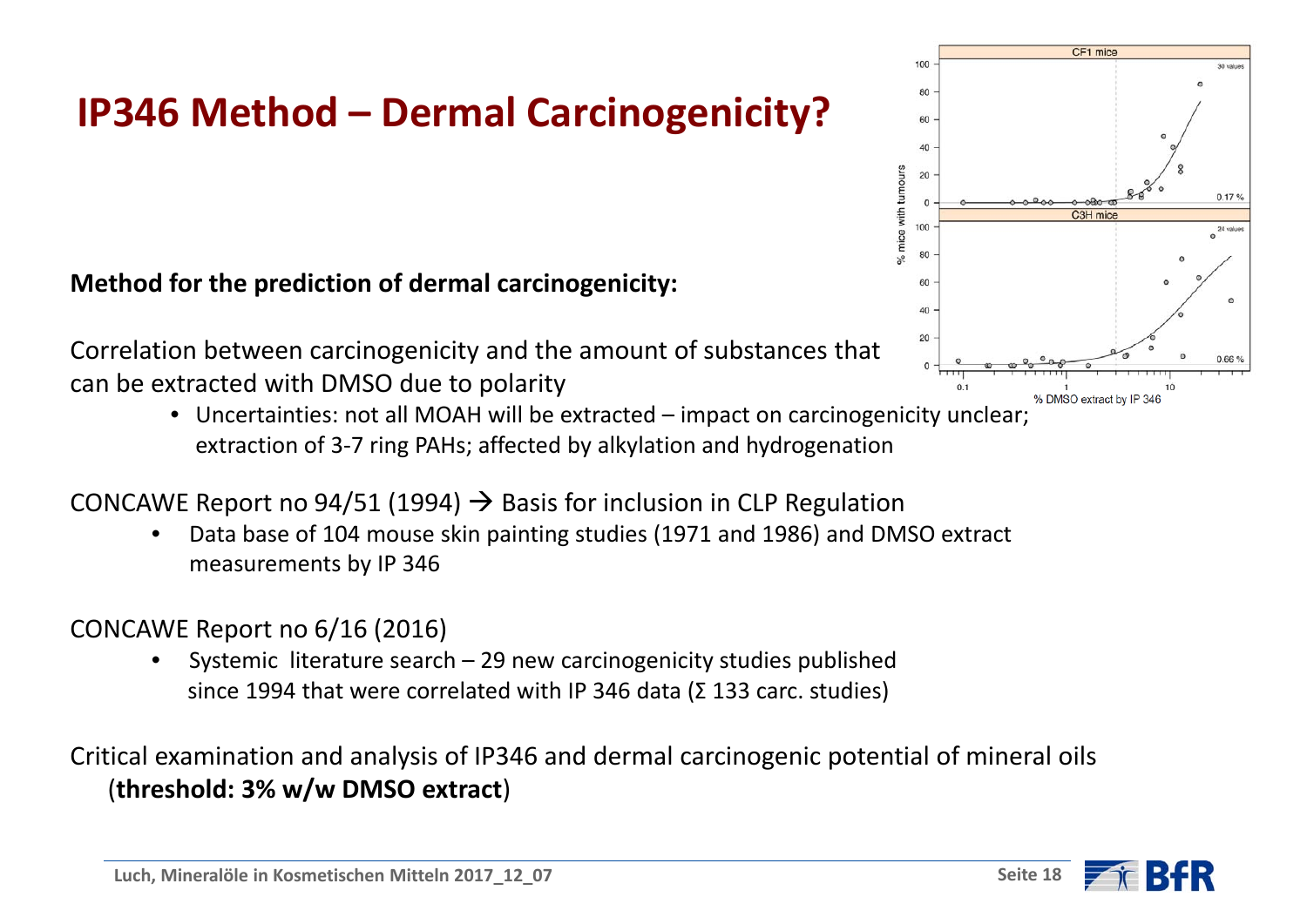# **MOAH in Cosmetics: Summary**

### **General:**

- • No evaluation of mineral oils and waxes based on MOAH contents possible
	- ‐due to complexity and the variable composition of MOAH fractions
	- no existing test method for the prediction of carcinogenicity based on MOAH contents

### **Dermal route:**

- • IP346 method shows good predicitivity of carcinogenic potential
	- CAVE: Not all MOAH compounds are being extracted
	- ‐Contents of PAHs that are classified as carcinogens are unknown

### **Further refinement of raw material improves Margin of Exposure (MoE)**

### **Oral route:**

- •Use of mineral hydrocarbons for which an ADI has been identified (EFSA, JECFA)
- • No carcinogenic potential of food grade mineral oils and microcrystalline wax
	- although MOAH are still present and detectable (up to 5% for microcrystalline wax, E905)
	- ‐MOAH comprise mainly highly alkylated mono‐ and dicyclic aromatic hydrocarbons
	- ‐CAVE: Currently only limited data on MOAH content and compound structure

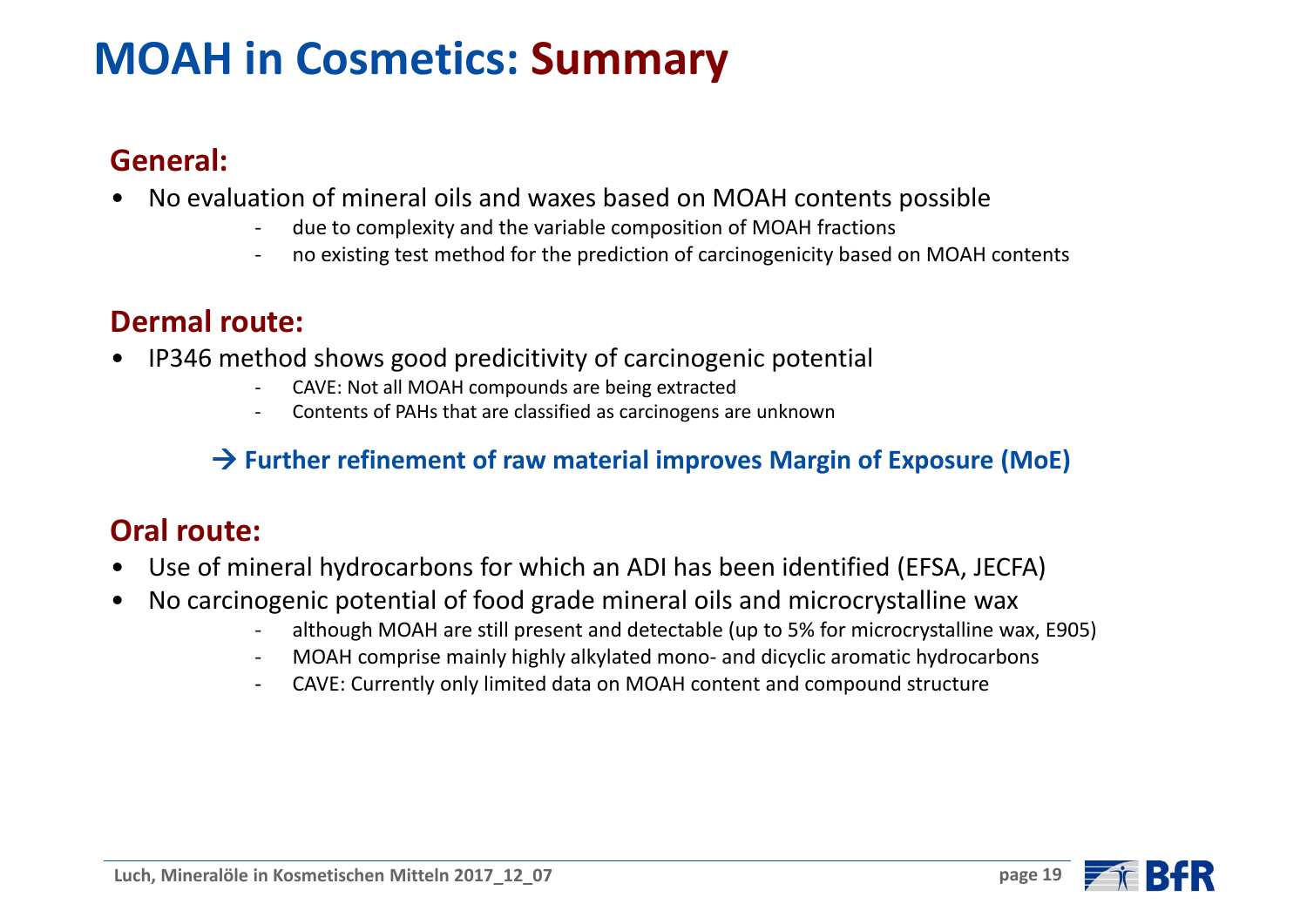# **Mineral Oils in Cosmetics: Final Considerations**

**Clinical Dermatology: Ø**

**Epidemiology: Ø**